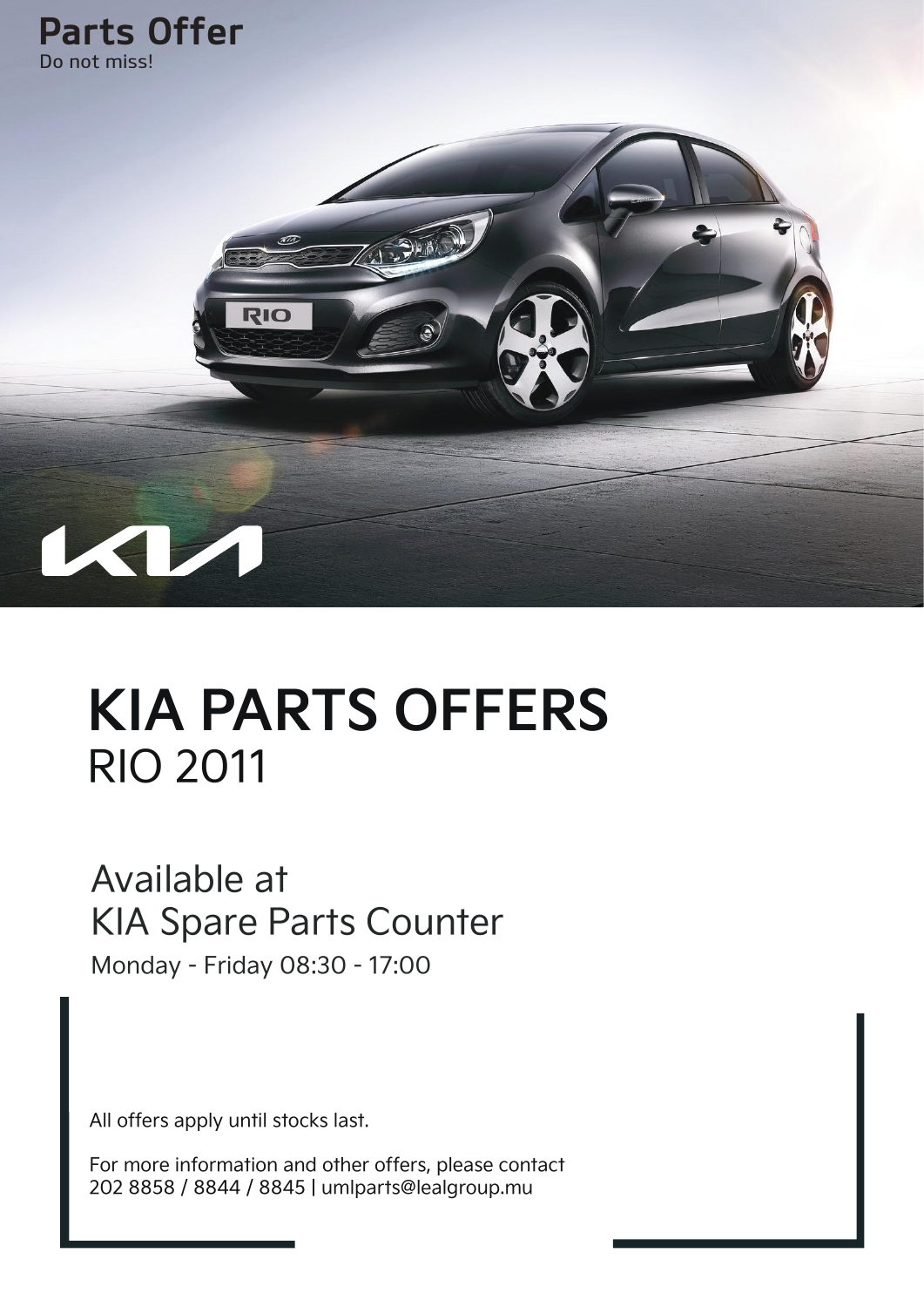| Part No.    | Part Description                | Qty            | Normal<br>Price   | <b>Discounted</b><br>Price |
|-------------|---------------------------------|----------------|-------------------|----------------------------|
| 0450000140  | APPOL OIL ATF RED-1             | 19             | <del>966</del>    | 483                        |
| 1140308306P | <b>BOLT SEAL</b>                | 9              | <del>≾3</del>     | 6                          |
| 1864755009E | <b>BULB HALOGEN</b>             | $\overline{2}$ | <del>≫</del>      | 111                        |
| 1864955009  | <b>BULB HALOGEN 12V55WW</b>     | 1              | <del>⋙</del>      | 147                        |
| 1WF05AC000  | PEDAL KIT A/T                   | 1              | ≠⊰\$              | 288                        |
| 1WF05AC010  | PEDAL KIT M/T                   | 1              | 1495              | 299                        |
| 218911J000  | <b>BOLT ASSY ENGINE MTO</b>     | 4              | ≯≩                | 62                         |
| 2321003010  | FLYWHEEL SUB ASSY               | 1              | ⋡ <del>37</del> 4 | 3,686                      |
| 2443203000  | <b>CHAIN GUIDE</b>              | 1              | <del>≫</del>      | 119                        |
| 2443303001  | <b>TIMING CHAIN GUIDE</b>       | 1              | <del>30€</del>    | 61                         |
| 252311R390  | <b>FAN COOLING</b>              | 1              | ₩                 | 262                        |
| 254431R050  | <b>RADIATOR RESERVOIR HOSE</b>  | $\overline{2}$ | <del>≱∤≰</del>    | 157                        |
| 254623F300  | <b>O-RING HEATER PIPE</b>       | 10             | ╬                 | 8                          |
| 281921W100  | <b>TUBE BRANCH</b>              | 1              | ≄¥                | 83                         |
| 286101W250  | PIPE EXHAUST FRT                | 1              | 57443             | 2,722                      |
| 287611W100  | <b>HANGER EXHAUST PIPE</b>      | $\overline{2}$ | <del>≱∕ક</del>    | 75                         |
| 291351WOOO  | <b>GUARD AIR</b>                | 4              | জ⊰≭               | 317                        |
| 310103X000  | CAP ASSY-FUEL FILLER            | 1              | <del>≫∕</del>     | 282                        |
| 311101R200  | COMPLETE FUEL PUMP              | 1              | 16,400            | 8,205                      |
| 311101W000  | <b>COMPLETE-FUEL PUMP</b>       | 1              | 23,080            | 11,540                     |
| 311111R000  | PUMP ASSY FUEL                  | 1              | 17,943            | 5,957                      |
| 314551W100  | <b>TUBE-CANISTER VENT</b>       | 1              | <del>⋙</del>      | 378                        |
| 328391R905  | <b>TURN OVER SPRING</b>         | 1              | ₩                 | 73                         |
| 328761E000  | <b>RUBBER STOPPER</b>           | 5              | ¥≩                | 9                          |
| 3610003100  | <b>STARTER ASSY</b>             | 1              | 13,604            | 6,802                      |
| 3610003101  | STARTER ASSY                    | 1              | 15,406            | 7,703                      |
| 3610003400  | STARTER MOTOR ASSY              | 1              | 2362              | 1,872                      |
| 3612003400  | SWITCH STARTER MAGNETIC ASSY    | 1              | 3,075             | 615                        |
| 3730003355  | <b>ALTERNATOR</b>               | $\overline{2}$ | 17,164            | 8,582                      |
| 4300002901  | <b>MANUAL TRANSMISSION ASSY</b> | 1              | 109,036           | 21,807                     |
| 4325302502  | <b>1ST GEAR SLEEVE</b>          | $\mathbf{1}$   | ≫द                | 180                        |
| 4337202500  | <b>KEY-SYNCHRONIZER</b>         | 3              | <del>ૐ</del>      | 16                         |
| 4338702502  | <b>SPRING WAVE</b>              | 10             | 749.              | 375                        |
| 4339202504  | CONE-REVERSE BRAKE              | 1              | क्ष्टि            | 410                        |

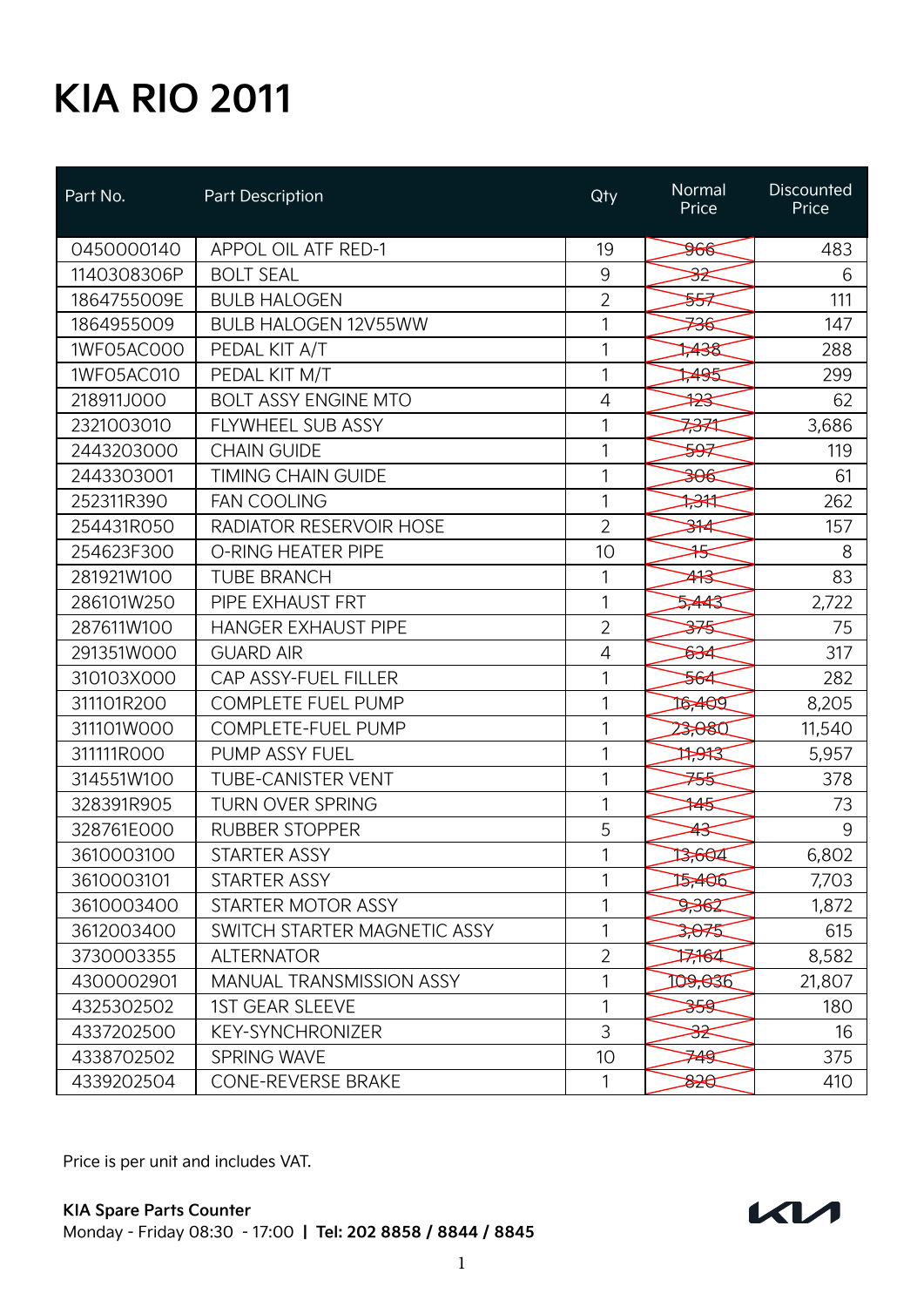| Part No.      | Part Description                      | Qty             | Normal<br>Price   | <b>Discounted</b><br>Price |
|---------------|---------------------------------------|-----------------|-------------------|----------------------------|
| 4362102550    | SLEEVE SPEEDOMETER ASSY               | 1               | 1,095             | 219                        |
| 4380002521    | LEVER COMPLETE-CONTROL                | 1               | <del>4,57</del> 4 | 915                        |
| 4384002510    | FORK & LUG SHIFT 1ST&2ND GEAR         | $\overline{2}$  | 786               | 233                        |
| 467671W900    | SHIFT LOCK CABLE ASSY                 | 1               | ই⊁⊄               | 135                        |
| 517121R000    | DISC BRAKE WHEEL FRT                  | 4               | 2960              | 2,980                      |
| 517161W200    | KNUCKLE AXLE FR RH                    | 1               | ⊅ক্ষ              | 1,108                      |
| 517181W000    | <b>SNAP RING</b>                      | 6               | ₩                 | 25                         |
| 517551R000    | COVER BRAKE DISC FRT LH               | 1               | ≫स्व              | 270                        |
| 546601W000    | STRUT ASSY FR RH                      | 1               | 3,893             | 779                        |
| 548302V000FFF | LINK ASSY FRONT STABILIZER            | 1               | 2260              | 1,130                      |
| 552592M000    | <b>NUT RR S/ABS</b>                   | 6               | <del>45</del> 5   | 91                         |
| 569001W000HU  | MODULE STRG WHEEL AIR BAG ASSY        | 1               | 32,000            | 16,000                     |
| 5835624000    | LEVER PAWL LH                         | 8               | ₩                 | 20                         |
| 5836624000    | LEVER PAWL RH                         | $\mathsf 9$     | ₩                 | 20                         |
| 587371W000    | <b>HOSE BRAKE RR LH</b>               | 1               | 7996              | 548                        |
| 587753E200    | <b>VALVE BRAKE MASTER CYL.</b>        | $\overline{2}$  | ≫ಕಿತ              | 607                        |
| 599301W000    | SENSOR ABS WHEEL RR RH                | 1               | 5,649             | 1,130                      |
| 655171W010    | BRACKET ASSY RR TOWING HOOK           | 1               | ‡ <del>8</del> €⊄ | 753                        |
| 695101W200    | DOOR ASSY FUEL FILLER                 | 1               | ⊅୫୫               | 604                        |
| 714021WB20    | CENTER OUTER PILLAR ASSY RH           | 1               | 20,654            | 10,327                     |
| 797701J000    | <b>HINGE TAIL GATE ASSY</b>           | 1               | ষ্ট               | 173                        |
| 813711W000    | CABLE ASSY FR DR I/S HDL              | 1               | <del>≫∡</del>     | 111                        |
| 813911WOOO    | CABLE ASSY FR DR S/LOCK               | 1               | <del>≫⊀</del>     | 111                        |
| 817871W200HU  | <b>BOOT LOD TRIM CAP LH</b>           | 1               | <del>১৪</del>     | 14                         |
| 822311WOOO    | WEATHERSTRIP DOOR BELT ASSY LH        | $\overline{2}$  | ই≵⊄               | 312                        |
| 822311WOOO    | WEATHERSTRIP DOOR BELT ASSY LH        | 1               | জ≇                | 312                        |
| 822411W000    | W/STRIP BELT FR DR I/S RH             |                 | ⋙                 | 397                        |
| 822903X000    | <b>TAPPING SCREW ASSY-NYLON WASHE</b> | 10 <sup>°</sup> | <del>⊰۶</del>     | 18                         |
| 823132D000HU  | <b>SCREW GROMMET</b>                  | 9               | ¥                 | 3                          |
| 823911W010    | TRIM SEAL FR DR LH                    | 1               | 469               | 94                         |
| 823921W010    | TRIM SEAL FR DR RH                    | 1               | \$28              | 314                        |
| 824601W010    | FRONT POWER WDW MOTOR ASSY RH         | 1               | 2981              | 2,991                      |
| 825601W000    | FRONT DOOR REAR CHANNEL ASSY R        | $\overline{2}$  | <del>799</del>    | 400                        |
| 826101W000JBW | <b>INNER HANDLE ASSY LH</b>           | 1               | स्रि              | 296                        |

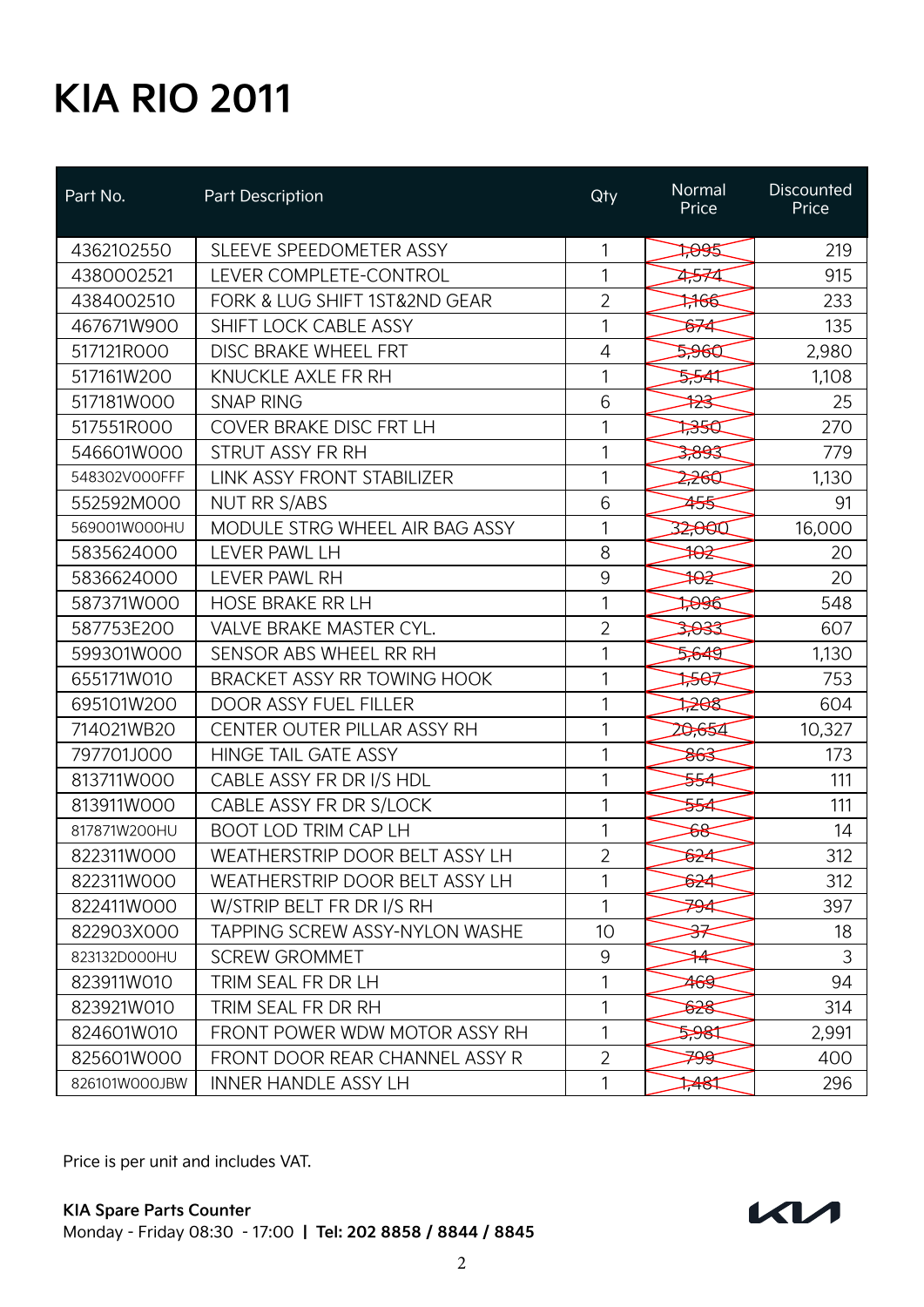| Part No.      | Part Description                  | Qty            | Normal<br>Price                                                | Discounted<br>Price |
|---------------|-----------------------------------|----------------|----------------------------------------------------------------|---------------------|
| 826553W000    | BASE HANDLE ASSY DR FRT LH        | 1              | <del>93€</del>                                                 | 187                 |
| 827141W010HU  | DR PULL HNDLE CAP                 | $\overline{7}$ | <del>३९</del>                                                  | 20                  |
| 832311W200    | WEATHERSTRIP BELT RR LH           | 1              | <del>ૐ∕</del>                                                  | 71                  |
| 832411W200    | BELT I/S W/STRIP RR DR RH         | 1              | <del>⋙</del>                                                   | 376                 |
| 832801W000    | COVER ASSY RR DR FRAME INR RH     | 1              | $\frac{1}{2}$                                                  | 82                  |
| 833911W000    | SEAL TRIM RR DR LH                | 1              | <del>338</del>                                                 | 68                  |
| 833911W010    | SEAL TRIM RR DR LH                | 1              | <del>78</del> 5                                                | 157                 |
| 833921W000    | SEAL TRIM RR DR RH                | 1              | <del>≸≮</del>                                                  | 109                 |
| 833921W010    | TRIM SEAL RR DR RH                | $\overline{2}$ | ≠₩                                                             | 355                 |
| 834021W000    | REGULATOR WDO ASSY RR DR RH       | 1              | ≫≥⊄                                                            | 385                 |
| 834211W010    | <b>GLASS WINDOW DOOR RR RH</b>    | 1              | 3795                                                           | 1,898               |
| 835301W200    | WINDOW GLASS RUN RR DR LH         | 1              | ≫⊀इ                                                            | 987                 |
| 835401W200    | WINDOW GLASS RUN RR DR RH         | 2              | ‡ <del>97</del> 3                                              | 987                 |
| 838401W200    | MOULDING ASSY-RR DR DELTA RH      | 1              | 449                                                            | 225                 |
| 858101W012HCS | PILLAR TRIM ASSY FR LH            | 1              | <del>হ9</del>                                                  | 139                 |
| 858201W001HCS | PILLAR TRIM ASSY FR RH            | 1              | क्ष्टि                                                         | 168                 |
| 858601M1008O  | TRIM REAR PILLAR ASSY RH          | 1              | 756                                                            | 878                 |
| 8594507000HCS | HANGER COVERING SHELF CENTER      | 6              | ᡩ                                                              | 3                   |
| 865191W510    | MOULDING FRT BUMPER LIC/PLATE     | 4              | 896                                                            | 138                 |
| 865191W710    | MOULDING NUMBER PLATE FRT         | 1              | क्ष्स                                                          | 138                 |
| 865211W510    | COVER FR BUMPER FOG LAMP LH       | 3              | <del>≯</del>                                                   | 108                 |
| 865221W510    | COVER FR BUMPER FOG LAMP RH       | $\overline{2}$ | <del>≯</del>                                                   | 108                 |
| 866163E510    | BUMPER SIDE BRACKET ASSY RR RH    | 3              | ≄સ્ક                                                           | 87                  |
| 866171W000    | <b>BRACKET RR BUMPER UPR</b>      | 5              | <del>89</del>                                                  | 14                  |
| 866331W210    | <b>BRKT BPR RAIL RR UPR</b>       | 1              | <del>≱∤⊈</del>                                                 | 109                 |
| 866951W000    | <b>BUMPER SIDE UNDER COVER RR</b> | 1              | ≄≉                                                             | 236                 |
| 866951W700    | BUMPER SIDE UNDER COVER RR LH     | $\overline{2}$ | ≄≉                                                             | 94                  |
| 868211W110    | <b>GUARD WHEEL ASSY RR LH</b>     | 3              | स्रिस्                                                         | 529                 |
| 868221W510    | <b>GUARD WHEEL ASSY RR RH</b>     | 4              | 1,058                                                          | 212                 |
| 868411W700    | REAR WHEEL MUD GUARD ASSY LH      | 3              | $\begin{array}{c} \textbf{38} \textbf{\texttt{C}} \end{array}$ | 190                 |
| 868421W700    | REAR WHEEL MUD GUARD ASSY RH      | 1              | <del>380</del>                                                 | 190                 |
| 868431W200    | MUD GUARD WHEEL ASSY RR LH        | 3              | ≄‱                                                             | 99                  |
| 868441W200    | MUD GUARD WHEEL ASSY RR RH        | 3              | <del>495</del>                                                 | 99                  |
| 868621W000    | DEFLECTOR REAR RH                 | 3              | ₩                                                              | 86                  |

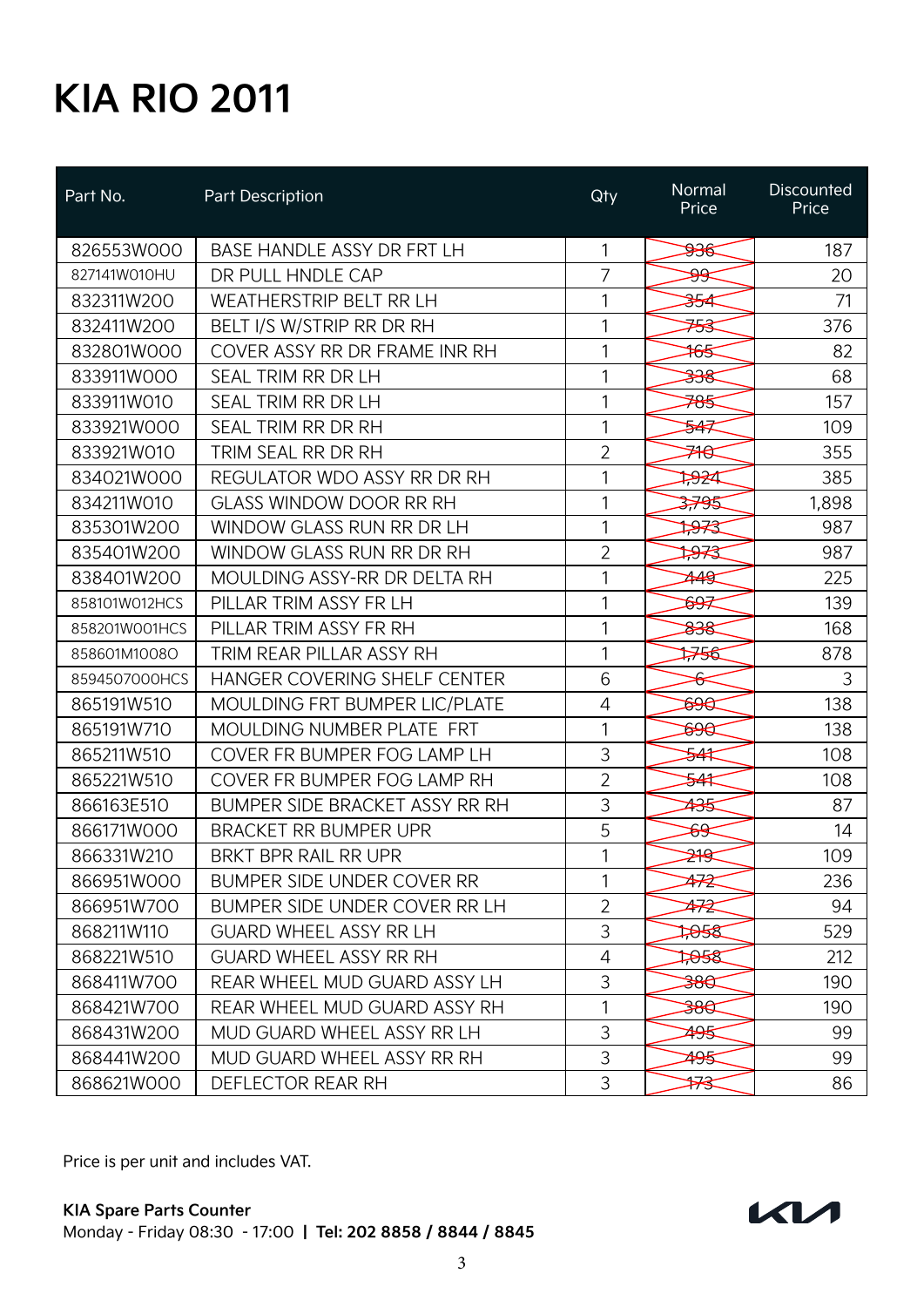| Part No.      | Part Description                      | Qty            | Normal<br>Price                                              | <b>Discounted</b><br>Price |
|---------------|---------------------------------------|----------------|--------------------------------------------------------------|----------------------------|
| 871101W040    | <b>GLASS WINDOW ASSY RR</b>           | $\overline{2}$ | 8,878                                                        | 4,439                      |
| 876101W180    | MIRROR O/S REAR VIEW ASSY LH          | 1              | 17960                                                        | 2,392                      |
| 876101W181    | OUTSIDE RR VIEW MIRROR ASSY LH        | 1              | 5,877                                                        | 1,375                      |
| 876111W020    | G/HOLDER O/S VIEW ASSY RR LH          | 1              | <del>782</del>                                               | 391                        |
| 876201W180    | MIRROR VIEW O/S ASSY RR RH            | 1              | 17960                                                        | 2,392                      |
| 876201W181    | REAR VIEW MIRROR ASSY O/S RH          | $\overline{2}$ | 5,877                                                        | 1,375                      |
| 882601WAA1BDJ | <b>COVERING SEAT CUSH PASSERGR FR</b> | 1              | 5,075                                                        | 3,038                      |
| 883601W010BDJ | COVERING SEAT BACK DRIVER FR          | 1              | 8,037                                                        | 4,018                      |
| 886001W300    | SEAT DRIVER TRACK ASSY FR             | 1              | 30,875                                                       | 6,175                      |
| 887001W060BDJ | <b>HEADREST SEAT ASSY FR</b>          | $\overline{2}$ | \$ <del>,83</del> 4                                          | 1,667                      |
| 888401W200HU  | S/BELT BUCKLE ASSY RH                 | 1              | ≵¥⊈                                                          | 250                        |
| 891001W010BDJ | REAR SEAT CUSHION ASSY                | 1              | 36,164                                                       | 18,082                     |
| 891601WAA1BDJ | <b>COVERING SEAT CUSHION ASSY RR</b>  | 1              | $\sharp\hspace{-0.1cm}\rightarrow\hspace{-0.1cm}\mathsf{ad}$ | 5,999                      |
| 893101W040    | FRAME & LOCK ASSY RR SEAT BACK        | 1              | 77932                                                        | 8,966                      |
| 893601W650BDJ | REAR SEAT BACKCOVERING ASSY LH        | 3              | 13,74T                                                       | 6,859                      |
| 893601W651BDJ | SEAT BACK COVERING ASSY RR LH         | 1              | 11,262                                                       | 5,631                      |
| 894101W010    | FRAME & LOCK ASSY RR SEAT BACK        | 1              | क्तिस                                                        | 6,756                      |
| 894601W611BDJ | SEAT BACK COVERING ASSY RR RH         | 1              | 13,423                                                       | 2,685                      |
| 894601W630BDJ | REAR SEAT BACKCOVERING ASSY RH        | 3              | 13,782                                                       | 6,891                      |
| 897001W010BDJ | <b>HEADREST ASSY-REAR SEAT</b>        | $\overline{2}$ | 3,557                                                        | 711                        |
| 916001W370    | <b>WIRING ASSY FR DR DRIVE</b>        | 1              | 13,047                                                       | 6,509                      |
| 918602F020QQK | TERMINAL BATTERY (+)                  | 1              | <del>238</del>                                               | 119                        |
| 918911W050    | <b>WIRING HARNESS BWS EXT</b>         | 1              | 2,966                                                        | 2,483                      |
| 919501W350    | PCB BLOCK ASSY                        | 1              | 8,422                                                        | 4,211                      |
| 919501W421    | ENG ROOM BOX UPR COVER                | 1              | ⋙                                                            | 146                        |
| 921251WOOOFFF | MOISTURE ABSORBENT KIT                | 12             | ₩                                                            | 16                         |
| 921251W200FFF | MOISTURE ABSORBENT KIT                | 9              | ୫≰                                                           | 17                         |
| 924511W050    | <b>HOLDER &amp; WIRING BULB ASSY</b>  | 1              | 887                                                          | 177                        |
| 924803E550    | REFLECTOR / REFLEX ASSY RR RH         | 3              | ₿44                                                          | 129                        |
| 954001W240    | UNIT BCM + RECEIVER ASSY              | 1              | 16,757                                                       | 3,351                      |
| 954301W140    | TX KEYLESS ENTRY ASSY                 | 1              | ⋝╄⋜                                                          | 1,035                      |
| 957201W001BLA | ULTRASONIC SENSOR ASSY BWS            | 3              | के रिर्                                                      | 1,225                      |
| 957201W001FBD | ULTRASONIC SENSOR ASSY BWS            | 1              | 8,257                                                        | 4,129                      |
| 957201W150ABP | ULTRASONIC SENSOR ASSY-BWS            | 1              | 7871                                                         | 3,936                      |